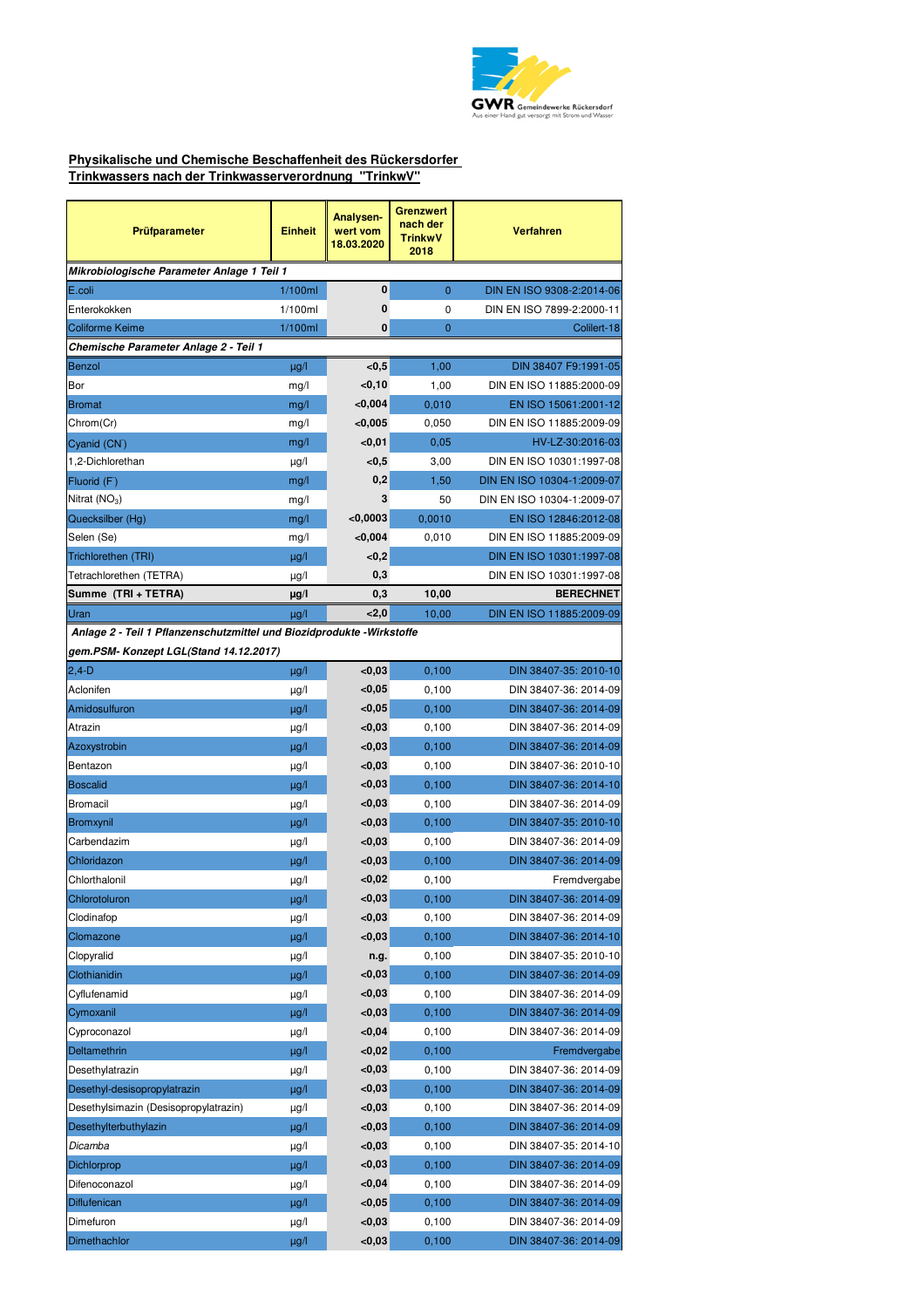| Dimethenamid         | $\mu$ g/l              | <0,03   | 0,100 | DIN 38407-36: 2014-09 |
|----------------------|------------------------|---------|-------|-----------------------|
| Dimethoat            | $\mu$ g/l              | < 0, 03 | 0,100 | DIN 38407-36: 2014-09 |
| Dimethomorph         | $\mu$ g/l              | <0,03   | 0,100 | DIN 38407-36: 2014-09 |
| Dimoxystrobin        | $\mu$ g/l              | <0,10   | 0,100 | DIN 38407-36: 2014-09 |
| Diuron               | $\mu$ g/l              | <0,03   | 0,100 | DIN 38407-36: 2014-09 |
| Epoxiconazol         | $\mu$ g/l              | <0,03   | 0,100 | DIN 38407-36: 2014-09 |
| Ethidimuron          | $\mu$ g/l              | <0,03   | 0,100 | DIN 38407-36: 2014-09 |
| Ethofumesat          | $\mu$ g/l              | <0,03   | 0,100 | DIN 38407-36: 2014-09 |
| Fenpropimorph        | $\mu g/l$              | <0,03   | 0,100 | DIN 38407-36: 2014-09 |
| Flazasulfuron        | $\mu$ g/l              | <0,03   | 0,100 | DIN 38407-36: 2014-09 |
| Flonicamid           | $\mu g/l$              | <0,03   | 0,100 | DIN 38407-36: 2014-09 |
| Florasulam           | $\mu$ g/l              | < 0, 03 | 0,100 | DIN 38407-36: 2014-09 |
| Fluazifop            | $\mu$ g/l              | <0,03   | 0,100 | DIN 38407-36: 2014-09 |
| Fluazinam            | µg/l                   | <0,03   | 0,100 | DIN 38407-35: 2010-10 |
| Flufenacet           | $\mu$ g/l              | <0,03   | 0,100 | DIN 38407-36: 2014-09 |
| Flumioxazin          | $\mu$ g/l              | $0,10$  | 0,100 | DIN 38407-36: 2014-09 |
| Fluopicolide         | $\mu$ g/l              | <0,03   | 0,100 | DIN 38407-36: 2014-09 |
| Fluopyram            | $\mu$ g/l              | <0,03   | 0,100 | DIN 38407-36: 2014-09 |
| Fluroxypyr           | $\mu$ g/l              | <0,03   | 0,100 | DIN 38407-35: 2010-10 |
| Flurtamone           | $\mu$ g/l              | <0,03   | 0,100 | DIN 38407-36: 2014-09 |
| Flusilazol           | $\mu$ g/l              | <0,03   | 0,100 | DIN 38407-36: 2014-09 |
| Glyphosat            | $\mu$ g/l              | <0,03   | 0,100 | DIN ISO 16308:2017-09 |
| Haloxyfop            | $\mu$ g/l              | <0,03   | 0.100 | DIN 38407-36: 2014-09 |
| <b>Imazalil</b>      | $\mu$ g/l              | < 0,05  | 0,100 | DIN 38407-36: 2014-09 |
| Imidacloprid         | $\mu$ g/l              | <0,03   | 0,100 | DIN 38407-36: 2014-09 |
| lodosulfuron-methyl  | $\mu$ g/l              | <0,03   | 0,100 | DIN 38407-36: 2014-09 |
| loxynil              | $\mu$ g/l              | <0,03   | 0,100 | DIN 38407-35: 2010-10 |
| Iprodion             | $\mu$ g/l              | < 0,05  | 0,100 | DIN 38407-36: 2014-09 |
| Isoproturon          | $\mu$ g/l              | <0,03   | 0,100 | DIN 38407-36: 2014-09 |
| Isoxaben             | $\mu$ g/l              | <0,03   | 0,100 | DIN 38407-36: 2014-09 |
| Kresoxim-Methyl      | $\mu$ g/l              | $0,10$  | 0,100 | DIN 38407-36: 2014-09 |
| lambda-Cyhalothrin   | $\mu$ g/l              | <0,02   | 0,100 | Fremdvergabe          |
| Lenacil              | $\mu$ g/l              | <0,03   | 0,100 | DIN 38407-36: 2014-09 |
| Mandipropamid        | $\mu$ g/l              | <0,03   | 0,100 | DIN 38407-36: 2014-09 |
| <b>MCPA</b>          | $\mu$ g/l              | <0,03   | 0,100 | DIN 38407-36: 2014-09 |
| Mesosulfuron- methyl | $\mu$ g/l              | <0,03   | 0,100 | DIN 38407-36: 2014-09 |
| Mecoprop             | $\frac{\mu g}{\sigma}$ | <0,03   | 0,100 | DIN 38407-35: 2010-10 |
| <b>Mesotrion</b>     | $\mu$ g/l              | <0,04   | 0,100 | DIN 38407-35: 2010-10 |
| Metalaxyl            | µg/l                   | <0,03   | 0,100 | DIN 38407-36: 2014-09 |
| Metamitron           | $\mu$ g/l              | <0,04   | 0,100 | DIN 38407-36: 2014-09 |
| Metazachlor          | $\mu$ g/l              | <0,03   | 0,100 | DIN 38407-36: 2014-09 |
| Metconazol           | $\mu$ g/l              | < 0, 05 | 0,100 | DIN 38407-36: 2014-09 |
| Methiocarb           | µg/l                   | <0,03   | 0,100 | DIN 38407-36: 2014-09 |
| Metobromuron         | $\mu$ g/l              | <0,03   | 0,100 | DIN 38407-36: 2014-09 |
| Metolachlor          | µg/l                   | <0,03   | 0,100 | DIN 38407-36: 2014-09 |
| Metosulam            | $\mu$ g/l              | <0,03   | 0,100 | DIN 38407-36: 2014-09 |
| Metribuzin           | $\mu$ g/l              | <0,03   | 0,100 | DIN 38407-36: 2014-09 |
| Metsulfuron-methyl   | $\mu g/l$              | <0,03   | 0,100 | DIN 38407-36: 2014-09 |
| Myclobutanil         | $\mu$ g/l              | <0,03   | 0,100 | DIN 38407-36: 2014-09 |
| Napropamid           | $\mu g/l$              | <0,03   | 0,100 | DIN 38407-36: 2014-09 |
| Nicosulfuron         | $\mu$ g/l              | <0,03   | 0,100 | DIN 38407-36: 2014-09 |
| Penconazol           | $\mu g/l$              | <0,03   | 0,100 | DIN 38407-36: 2014-09 |
| Pendimethalin        | $\mu$ g/l              | <0,04   | 0,100 | DIN 38407-36: 2014-09 |
| Pethoxamid           | $\mu$ g/l              | <0,03   | 0,100 | DIN 38407-36: 2014-09 |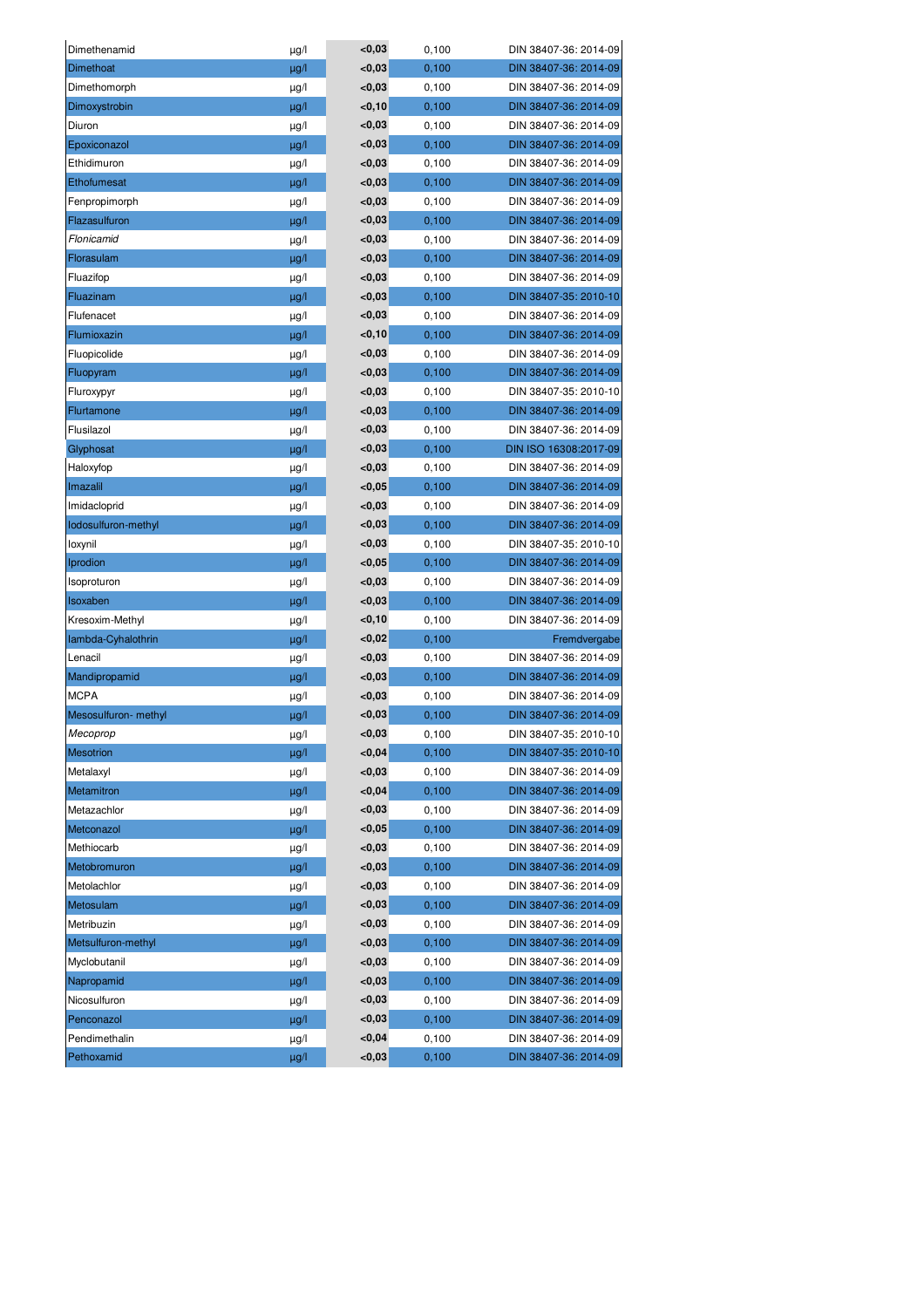| Picloram                                   | $\mu$ g/l              | <0,10   | 0,100          | DIN 38407-35: 2010-10      |
|--------------------------------------------|------------------------|---------|----------------|----------------------------|
| Picolinafen                                | $\mu$ g/l              | <0,03   | 0,100          | DIN 38407-36: 2014-09      |
| Picoxystrobin                              | $\mu$ g/l              | <0,10   | 0,100          | DIN 38407-36: 2014-09      |
| Pinoxaden                                  | $\mu$ g/l              | <0,03   | 0,100          | DIN 38407-36: 2014-09      |
| Primicarb                                  | $\mu$ g/l              | <0,03   | 0,100          | DIN 38407-36: 2014-09      |
| Prochlaraz                                 | $\mu$ g/l              | < 0, 05 | 0,100          | DIN 38407-36: 2014-09      |
| Propamocarb                                | $\mu$ g/l              | <0,03   | 0,100          | DIN 38407-36: 2014-09      |
| Propazin                                   | $\mu$ g/l              | <0,03   | 0,100          | DIN 38407-36: 2014-09      |
| Propiconazol                               | $\mu$ g/l              | <0,04   | 0,100          | DIN 38407-36: 2014-09      |
| Propoxycarbazon                            | $\mu$ g/l              | <0,03   | 0,100          | DIN 38407-36: 2014-09      |
| Propyzamid                                 | $\mu$ g/l              | <0.03   | 0,100          | DIN 38407-36: 2014-09      |
| Proquinazid                                | $\mu g/l$              | <0,03   | 0,100          | DIN 38407-36: 2014-09      |
| Prosulfocarb                               | $\mu$ g/l              | <0,03   | 0,100          | DIN 38407-36: 2014-09      |
| Prosulfuron                                | $\mu$ g/l              | <0,03   | 0,100          | DIN 38407-36: 2014-09      |
| Prothioconazol                             | $\mu$ g/l              | < 0, 03 | 0,100          | DIN 38407-35: 2010-10      |
| Pymetrozin                                 | $\mu$ g/l              | <0,03   | 0,100          | DIN 38407-36: 2014-09      |
| Pyraclostrobin                             | $\mu$ g/l              | <0,03   | 0,100          | DIN 38407-36: 2014-09      |
| Pyridat                                    | $\mu$ g/l              | < 0, 10 | 0,100          | DIN 38407-36: 2014-09      |
| Pyrimethanil                               | $\mu$ g/l              | <0,03   | 0,100          | DIN 38407-36: 2014-09      |
| Pyroxsulam                                 | $\mu$ g/l              | <0,03   | 0,100          | DIN 38407-36: 2014-09      |
| Quinmerac                                  | $\mu$ g/l              | <0,03   | 0,100          | DIN 38407-36: 2014-09      |
| Quinoclamin                                | $\mu$ g/l              | <0.03   | 0,100          | DIN 38407-36: 2014-09      |
| Quinoxyfen                                 | $\mu$ g/l              | <0,03   | 0,100          | DIN 38407-36: 2014-09      |
| Rimsulfuron                                | $\mu$ g/l              | <0,03   | 0,100          | DIN 38407-36: 2014-09      |
| Simazin                                    |                        | <0,03   | 0,100          | DIN 38407-36: 2014-09      |
| Spiroxamine                                | $\mu$ g/l              | < 0,05  | 0,100          | DIN 38407-36: 2014-09      |
| Sulcotrion                                 | $\mu$ g/l              | <0,03   | 0,100          | DIN 38407-36: 2014-09      |
| Tebuconazol                                | $\mu$ g/l              | <0,03   | 0,100          | DIN 38407-36: 2014-09      |
|                                            | $\mu$ g/l              | < 0,05  |                | DIN 38407-36: 2014-09      |
| Tebufenpyrad<br>Terbutylazin               | $\mu$ g/l              | <0,03   | 0,100<br>0,100 | DIN 38407-36: 2014-09      |
| Tetraconazole                              | $\mu$ g/l<br>$\mu$ g/l | <0,03   | 0,100          | DIN 38407-36: 2014-09      |
| <b>Thiacloprid</b>                         | $\mu$ g/l              | <0,03   | 0,100          | DIN 38407-36: 2014-09      |
| Thiamethoxam                               | $\mu$ g/l              | <0,03   | 0,100          | DIN 38407-36: 2014-09      |
| Thifensulfuron-methyl                      | $\mu$ g/l              | <0,03   | 0,100          | DIN 38407-36: 2014-09      |
| Topramezon                                 | $\mu$ g/l              | < 0.05  | 0,100          | DIN 38407-36: 2014-09      |
| Triadimenol                                | $\mu$ g/l              | <0,03   | 0,100          | DIN 38407-36: 2014-09      |
| Triasulfuron                               | $\mu$ g/l              | < 0, 05 | 0,100          | DIN 38407-36: 2014-09      |
| Tribenuron-methyl                          | $\mu$ g/l              | <0,03   | 0,100          | DIN 38407-36: 2014-09      |
| Triclopyr                                  | $\mu$ g/l              | <0,05   | 0,100          | DIN 38407-35: 2010-10      |
| Trifloxystrobin                            | µg/l                   | <0,04   | 0,100          | DIN 38407-36: 2014-09      |
| Triflusulfuron-methyl                      | $\mu$ g/l              | <0,03   | 0,100          | DIN 38407-36: 2014-09      |
| <b>Triticonazol</b>                        | $\mu$ g/l              | <0,03   | 0,100          | DIN 38407-36: 2014-09      |
| Tritosulfuron                              | $\mu$ g/l              | <0,03   | 0,100          | DIN 38407-36: 2014-09      |
| <b>Summe Wirkstoffe</b>                    | $\mu$ g/l              | n.n.    | 0,500          | <b>BERECHNET</b>           |
| Chemische Parameter Anlage 2 - Teil 2      |                        |         |                |                            |
| Antimon                                    | mg/l                   | < 0,001 | 0,005          | DIN EN ISO 11885:2009-09   |
| Arsen                                      | mg/l                   | 0,005   | 0,010          | DIN EN ISO 11885:2009-09   |
| Benzo(a)pyren                              | $\mu g/l$              | <0,002  | 0,010          | DIN ISO 28540:2014-05      |
| Blei                                       | mg/l                   | <0,003  | 0,025          | DIN EN ISO 11885:2009-09   |
| Cadmium                                    | mg/l                   | <0,001  | 0,003          | DIN EN ISO 11885:2009-09   |
| Kupfer                                     | mg/l                   | <0,02   | 2,00           | DIN EN ISO 11885:2009-09   |
| <b>Nickel</b>                              | mg/l                   | < 0,005 | 0,020          | DIN EN ISO 11885:2009-09   |
| Nitrit                                     | mg/l                   | <0,02   | 0,50           | DIN EN ISO 10304-1:2009-07 |
| Polycycl. aromat. Kohlenwasserstoffe (PAK) |                        |         |                |                            |
| Benzo(b)fluoranthen                        | $\mu$ g/l              | $0,01$  |                | DIN ISO 28540:2014-05      |
| Benzo(k)fluoranthen                        | $\mu$ g/l              | $0,01$  |                | DIN ISO 28540:2014-05      |
| Benzo(g,h,i)perylen                        | $\mu$ g/l              | $0,01$  |                | DIN ISO 28540:2014-05      |
| Indeno(1,2,3-cd)pyren                      | $\mu$ g/l              | $0,01$  |                | DIN ISO 28540:2014-05      |
| PAK (Summe nach TrinkWV)                   | $\mu g/I$              | 0       | 0,10           | <b>BERECHNET</b>           |
|                                            |                        |         |                |                            |